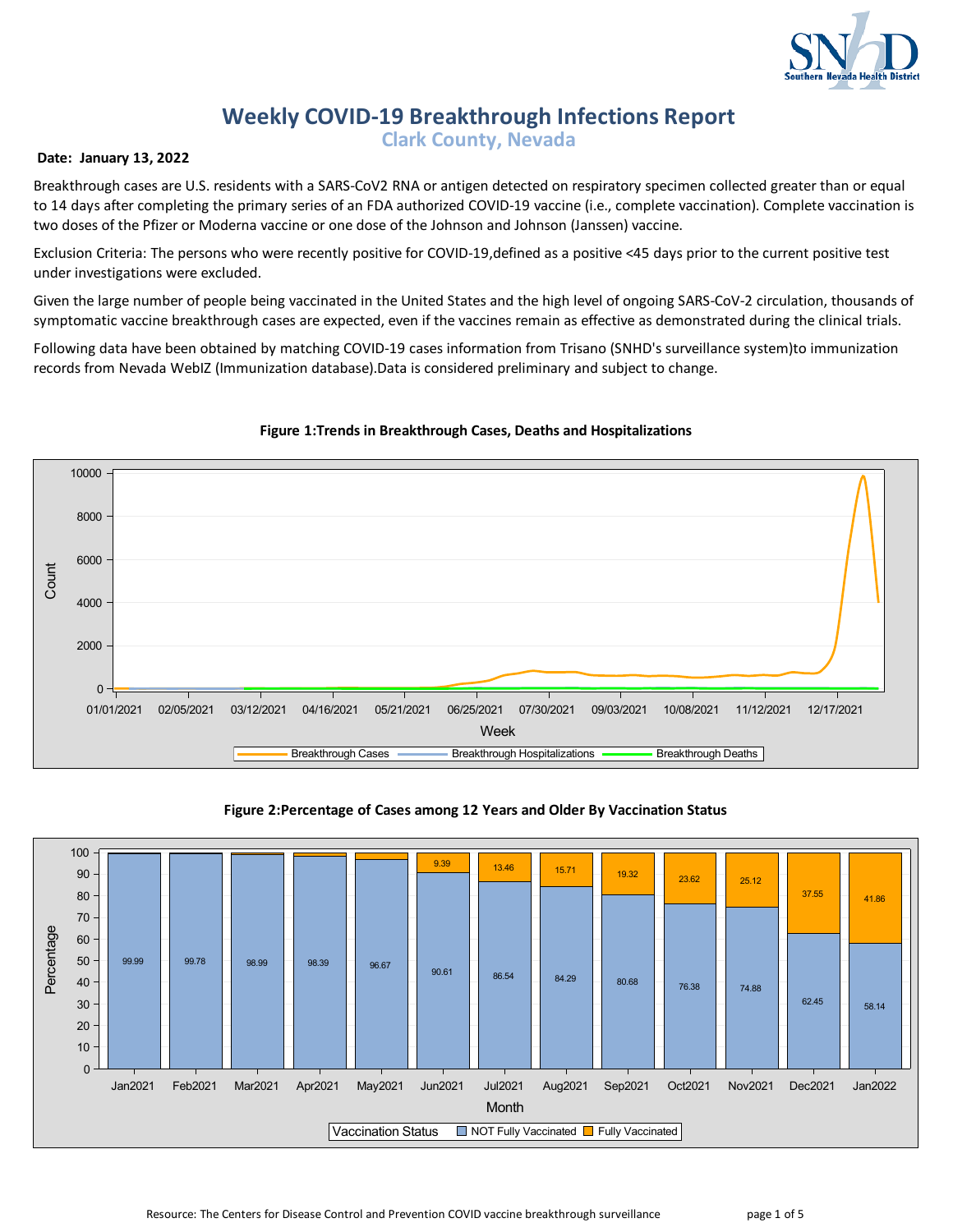

|                              |           | Overall |  |
|------------------------------|-----------|---------|--|
|                              | Ν         | ℅       |  |
| All                          | 39101 100 |         |  |
| Age (in years)               |           |         |  |
| $5 - 17$                     | 1835      | 5       |  |
| 18-24                        | 3938      | 10      |  |
| 25-49                        | 18820     | 48      |  |
| 50-64                        | 8735      | 22      |  |
| 65+                          | 5773      | 15      |  |
| Gender                       |           |         |  |
| Male                         | 16690     | 43      |  |
| Female                       | 22147     | 57      |  |
| Unknown                      | 264       | 1       |  |
| Race/Ethnicity               |           |         |  |
| Hispanic                     | 7778      | 20      |  |
| White                        | 12248     | 31      |  |
| Black                        | 2984      | 8       |  |
| API                          | 4597      | 12      |  |
| <b>AEA</b>                   | 30        | 0       |  |
| Other                        | 3564      | 9       |  |
| Unknown                      | 7900      | 20      |  |
| <b>Travel History</b>        |           |         |  |
| Yes                          | 1678      | 4       |  |
| No                           | 9828      | 25      |  |
| Unknown                      | 27595     | 71      |  |
| Hospitalization              |           |         |  |
| Yes                          | 896       | 2       |  |
| Nο                           | 11211     | 29      |  |
| Unknown                      | 26994     | 69      |  |
| Death                        |           |         |  |
| Yes                          | 270       | 1       |  |
| No                           | 2759      | 7       |  |
| Unknown                      | 36072     | 92      |  |
| Vaccine Type                 |           |         |  |
| Pfizer                       | 27845     | 71      |  |
| Unknown                      | 296       | 1       |  |
| Moderna                      | 10834     | 28      |  |
| Janssen                      | 126       | 0       |  |
| <b>Underlying Conditions</b> |           |         |  |
| Yes                          | 5062      | 13      |  |
| No                           | 34039     | 87      |  |

## **Table 1: Population Characteristics of COVID-19 Breakthrough Cases**

# **Table 2: Breakthrough Case Rates**

| <b>Fully Vaccinated</b> | Vaccinated | Unvaccinated      | Unvaccinated | <b>Naccinated Case Rate</b> | Unvaccinated Case Rate |
|-------------------------|------------|-------------------|--------------|-----------------------------|------------------------|
| Population*             | Cases      | <b>Population</b> | Cases        | per 100K population         | per 100K population    |
| 1205832                 | 39101      | 1112342           | 375678       | 3243                        |                        |

\* Please note that the numbers reported for fully vaccinated in the above table may not reflect the total number of completed doses reported on the SNHD dashboard. The CDC considers people to be fully vaccinated 2 weeks after their second dose in a 2-dose series, such as the Pfizer or Moderna vaccines, or 2 weeks after a single-dose vaccine, such as Johnson & Johnson  $\hat{\mathbf{\bullet}}$ s Janssen vaccine.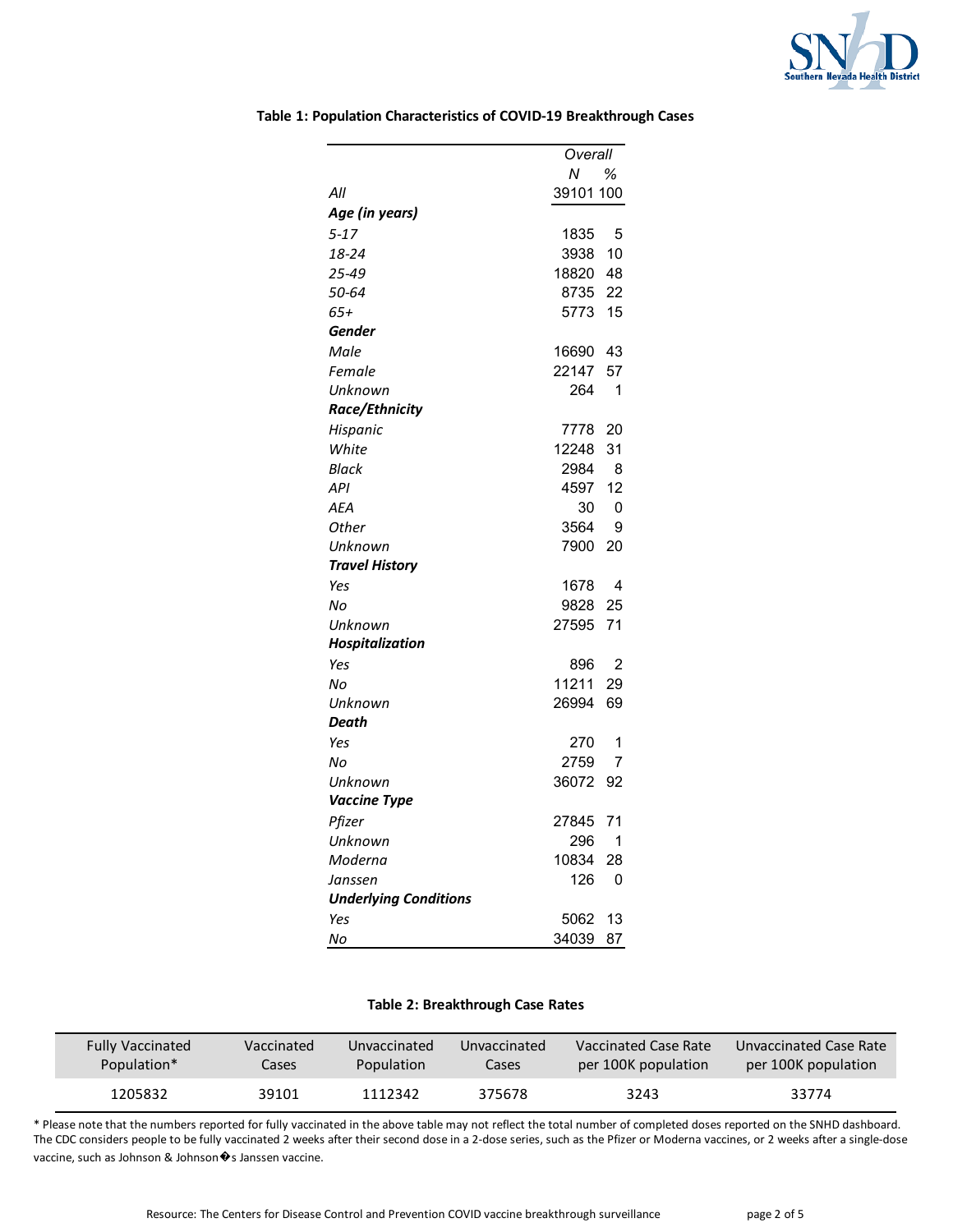

|                              |                | Overall        |  |
|------------------------------|----------------|----------------|--|
|                              | Ν              | %              |  |
| All                          | 896 100        |                |  |
| Age (in years)               |                |                |  |
| $5 - 17$                     | 1              | 0              |  |
| 18-24                        | $\overline{7}$ | 1              |  |
| 25-49                        | 82             | 9              |  |
| 50-64                        | 154            | 17             |  |
| $65+$                        | 652            | 73             |  |
| Gender                       |                |                |  |
| Male                         | 504            | 56             |  |
| Female                       | 391            | 44             |  |
| Unknown                      | 1              | 0              |  |
| Race/Ethnicity               |                |                |  |
| Hispanic                     | 120            | 13             |  |
| White                        | 531            | 59             |  |
| <b>Black</b>                 | 90             | 10             |  |
| API                          | 77             | 9              |  |
| <b>AEA</b>                   | $\overline{2}$ | $\mathbf 0$    |  |
| <b>Other</b>                 | 24             | 3              |  |
| Unknown                      | 52             | 6              |  |
| <b>Travel History</b>        |                |                |  |
| Yes                          | 48             | 5              |  |
| No                           | 474            | 53             |  |
| Unknown                      | 374            | 42             |  |
| Death                        |                |                |  |
| Yes                          | 235            | 26             |  |
| Nο                           | 146            | 16             |  |
| Unknown                      | 515            | 57             |  |
| <b>Vaccine Type</b>          |                |                |  |
| Pfizer                       | 585            | 65             |  |
| Unknown                      | 19             | $\overline{2}$ |  |
| Moderna                      | 291            | 32             |  |
| Janssen                      | 1              | 0              |  |
| <b>Underlying Conditions</b> |                |                |  |
| Yes                          | 605            | 68             |  |
| No                           | 291            | 32             |  |

# **Table 3:Population Characteristics of COVID-19 Breakthrough Hospitalizations**

# **Table 4: Variants of Concern (VOC) among Breakthrough cases, hospitalizations and deaths**

| Variants of<br>concern (VOC) | Breakthrough<br>Cases | Percent(%)<br>of Breakthrough<br>Cases | Breakthrough<br><b>Hospitalizations</b> | Percent(%)<br>of Breakthrough<br><b>Hospitalizations</b> | <b>Breakthrough</b><br><b>Deaths</b> | Percent(%)<br>of Breakthrough<br><b>Deaths</b> |
|------------------------------|-----------------------|----------------------------------------|-----------------------------------------|----------------------------------------------------------|--------------------------------------|------------------------------------------------|
| Alpha                        | 34                    | 4                                      |                                         | 3                                                        |                                      |                                                |
| Delta                        | 896                   | 94                                     | 34                                      | 92                                                       | 12                                   | 86                                             |
| Epsilon                      | 4                     | 0                                      |                                         |                                                          |                                      |                                                |
| Gamma                        | 15                    |                                        | $\blacksquare$                          | $\cdot$                                                  | $\bullet$                            |                                                |
| Omicron                      | 6                     |                                        | $\cdot$                                 | $\cdot$                                                  | $\cdot$                              |                                                |

\* Please note that only limited number of specimens are sent for sequencing of VOCs compared to total number of COVID-19 cases/breakthrough cases.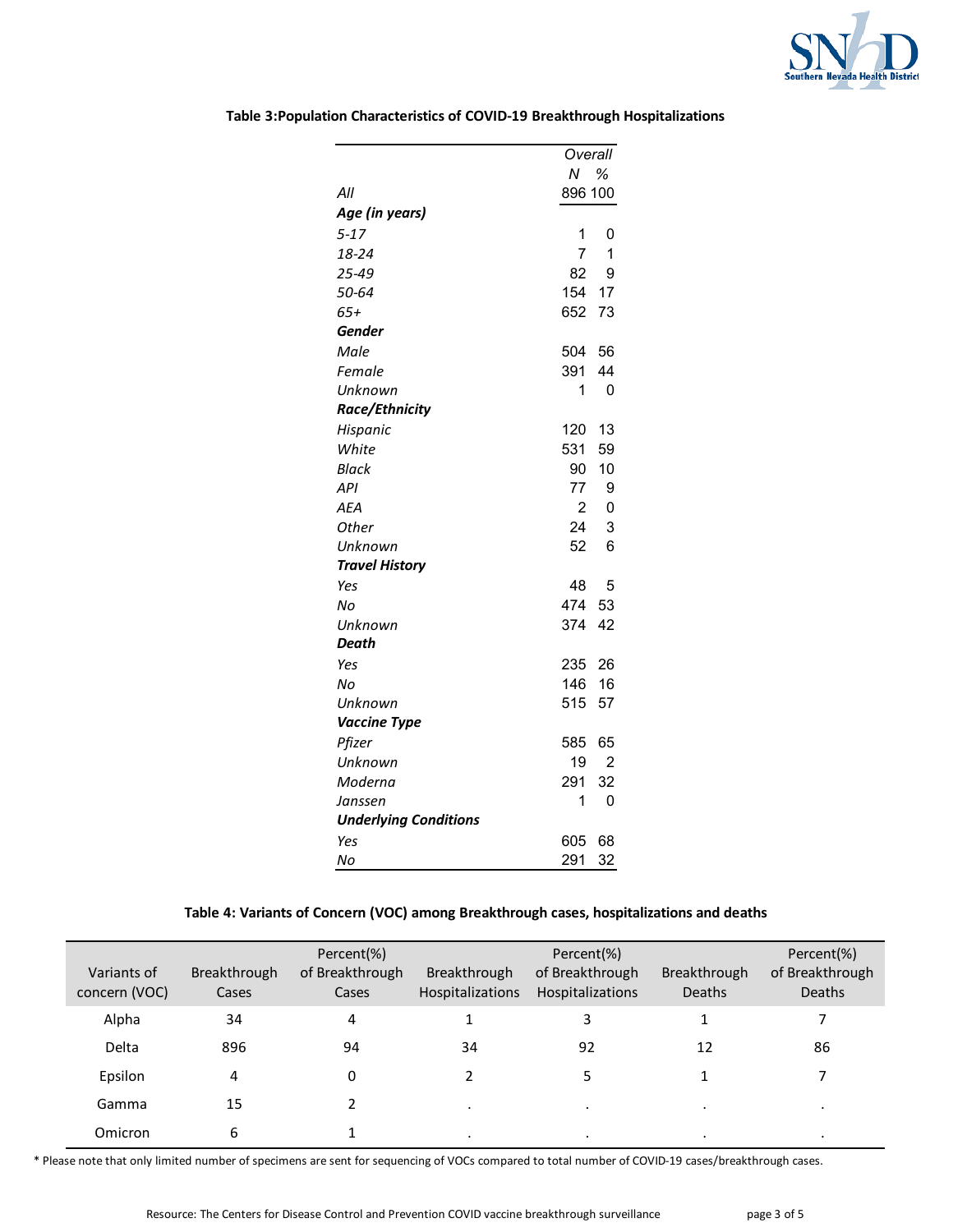

|                              | Overall             |
|------------------------------|---------------------|
|                              | N %                 |
| All                          | 270 100             |
| Age (in years)               |                     |
| 25-49                        | 9<br>3              |
| 50-64                        | 10<br>28            |
| 65+                          | 233<br>86           |
| <b>Gender</b>                |                     |
| Male                         | 171<br>63           |
| Female                       | 99<br>37            |
| Race/Ethnicity               |                     |
| Hispanic                     | 34<br>13            |
| White                        | 182<br>67           |
| Black                        | 29<br>11            |
| <b>API</b>                   | 21<br>8             |
| <b>AEA</b>                   | 1<br>$\mathbf 0$    |
| <b>Other</b>                 | 1<br>$\mathbf 0$    |
| Unknown                      | $\overline{2}$<br>1 |
| Variant of concern (VOC)     |                     |
| Epsilon                      | 1<br>0              |
| Delta                        | 12<br>4             |
| Alpha                        | 1<br>$\Omega$       |
| Unknown                      | 256<br>95           |
| Hospitalization              |                     |
| Yes                          | 235<br>87           |
| No                           | 7<br>3              |
| Unknown                      | 10<br>28            |
| <b>Vaccine Type</b>          |                     |
| Pfizer                       | 188<br>70           |
| Unknown                      | 5<br>$\overline{2}$ |
| Moderna                      | 77<br>29            |
| <b>Underlying Conditions</b> |                     |
| Yes                          | 149<br>55           |
| No                           | 121<br>45           |

## **Table 5:Population Characteristics of COVID-19 Breakthrough Deaths**

## **Table 5: Breakthrough Death Rates**

| <b>Fully Vaccinated</b> | Vaccinated | Unvaccinated | Unvaccinated | Vaccinated Death Rate | Unvaccinated Death Rate |
|-------------------------|------------|--------------|--------------|-----------------------|-------------------------|
| Population              | Deaths     | Population   | Deaths       | per 100K population   | per 100K population     |
| 1205832                 | 270        | 1112342      | 6338         | 22                    | 570                     |

\* Please note that the numbers reported for fully vaccinated in the above table may not reflect the total number of completed doses reported on the SNHD dashboard. The CDC considers people to be fully vaccinated 2 weeks after their second dose in a 2-dose series, such as the Pfizer or Moderna vaccines, or 2 weeks after a single-dose vaccine, such as Johnson & Johnson�s Janssen vaccine.